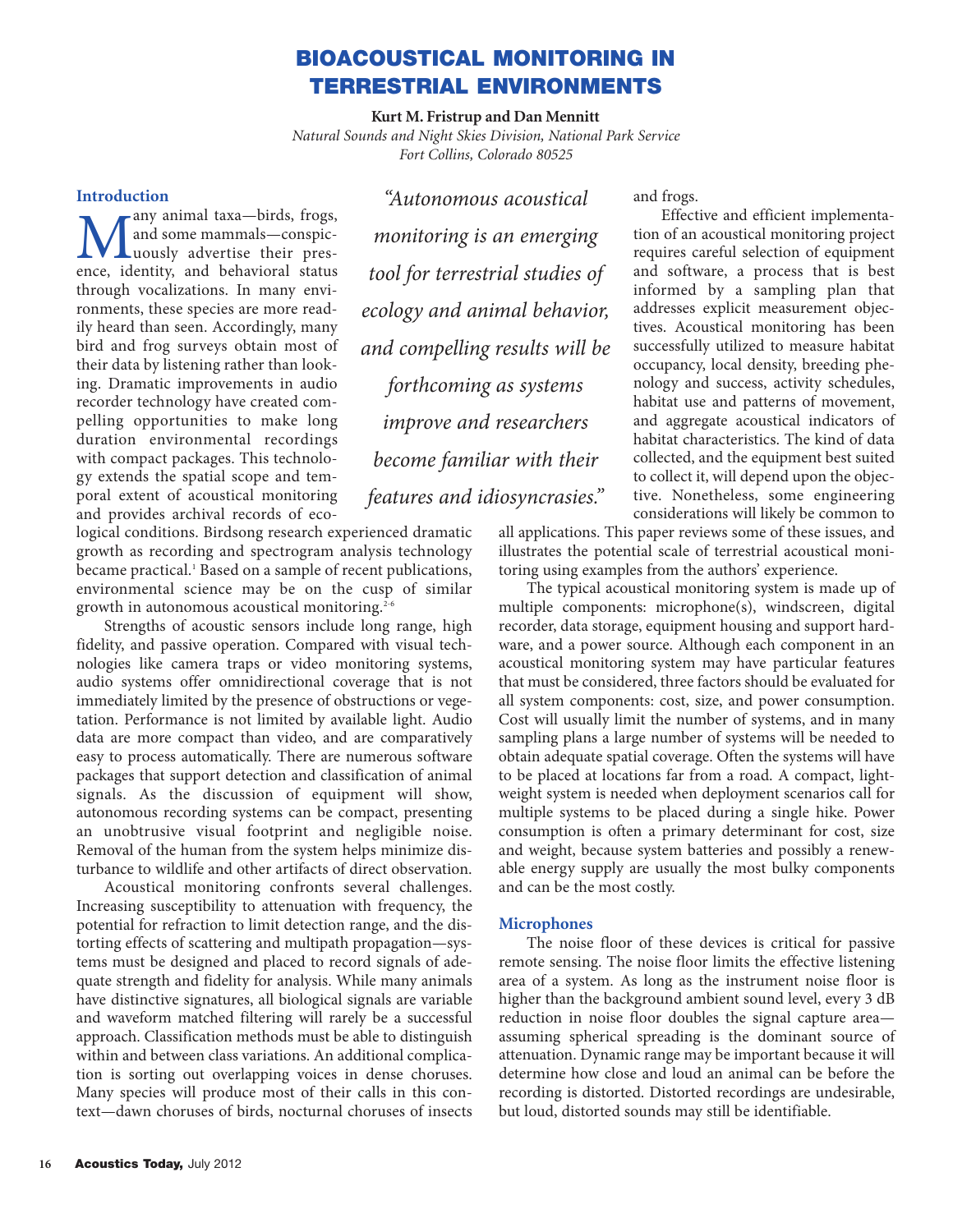As in many other data collection systems, autonomous recordings are only as good as the sensors they use to transduce environmental quantities into electrical signals. The noise floor of an acoustical monitoring system will likely be determined by the microphone. Table 1 compares a representative selection of commercially available electret microphones, all costing less than \$20. These sensors have noise floors that are 14-37 dB above the 1 kHz hearing threshold of a healthy human listener. Therefore, many autonomous recorders cannot detect sounds as effectively as an experienced naturalist. In some studies, it might be desirable for autonomous recorders to exceed human hearing performance. Some terrestrial vertebrates have hearing thresholds that are up to 20 dB lower than human thresholds.<sup>7-9</sup> To understand their behavior, especially in relation to the masking effects of noise,<sup>10</sup> instruments are needed that can outperform their hearing. In addition to noise floor, selection and deployment of microphones should consider sensitivity, frequency response, directivity, and robustness.

Microphone power consumption merits brief consideration. For a 30 day continuous deployment, these microphones would require between 12 and 432 mAh of battery capacity, which is likely to be a negligible fraction of the overall system power budget. However, if an independent power source is provided for the microphones, which may improve the overall system noise floor, then current drain may be a factor. The microphone with the highest consumption could be powered by a single alkaline 9 volt battery, while the microphone with the lowest consumption could be powered

by a small coin battery.

One tactic to improve system performance is to physically amplify incoming sound before it reaches the microphone element.11 Parabolic reflectors are widely used to make focused recordings of vocal animals, but these devices realize their gain inside a very small solid angle, so they do not substantially expand the spatial coverage of a microphone. For a conical or exponential horn, gain is realized by the concentration of energy as sounds are confined by the progressively smaller cross sectional area of the horn. Consider a horn of length *L*, mouth area *S<sup>m</sup>* and throat area *S<sup>t</sup>* . At high frequencies, the gain relative to a free field microphone is approximated by  $10\log_{10}(S_m/S_t)$ . For a given mouth size, a smaller microphone element will realize greater horn gain. This approximate formula for the gain of a horn applies above the specified cutoff frequency, which is determined by the flare rate of the horn.  $F_c = ca/(4\pi)$ , where *c* is the speed of sound in meters per second and *a* is the flare rate, equal to  $\ln(S_m/S_t)/L$ . This formula is easily inverted to calculate the flare rate needed to insure a desired cutoff frequency. Note that this simplified analysis neglects the constructive and destructive interference that occurs within the horn and other effects that arise when the incoming wavefronts are not parallel to the mouth of the horn. These factors complicate the frequency response function and present challenges for calibration of measured sound pressure levels.

What limits the size of the mouth area? The larger the mouth becomes, the more directional the sensor becomes. To a first approximation, the directivity of the horn microphone

| Electret microphone capsule     | Current<br>drain in<br>mA | Sensitivity<br>in dB re<br>1V/Pa | Noise<br>floor in<br>dB re<br>20 uPa<br>$\omega$ 1<br>kHz | Diameter<br>in mm | $20 \text{ mm}$<br>horn noise<br>floor in dB |
|---------------------------------|---------------------------|----------------------------------|-----------------------------------------------------------|-------------------|----------------------------------------------|
| Analog Devices ADMP504          | 0.2                       | $-38$                            | 29                                                        | 0.25              | $-9.1$                                       |
| Sonion 6290                     | 0.017                     | $-34$                            | 24                                                        | 0.56              | $-7.1$                                       |
| Sonion 1PO24                    | 0.035                     | $-30$                            | 21                                                        | 1.4               | $-2.1$                                       |
| AAC SDM0401BL-383               | 0.2                       | $-38$                            | 32                                                        | 0.5               | 0.0                                          |
| Knowles EK23133                 | 0.05                      | $-53$                            | 26                                                        | 1.6               | 4.1                                          |
| Knowles SPY0824R5H-QB           | 0.12                      | $-38$                            | 32                                                        | 0.95              | 5.5                                          |
| Wolfson WM7120A                 | 0.14                      | $-42$                            | 37                                                        | 0.55              | 5.8                                          |
| Knowles SPM0406HE3H-SB          | 0.5                       | $-22$                            | 35                                                        | 0.838             | 7.4                                          |
| Infineon SMM310                 | 0.08                      | $-42$                            | 35                                                        | 0.84              | 7.5                                          |
| Primo EM-172                    | 0.6                       | $-37$                            | 14                                                        | 10                | 8.0                                          |
| Primo EM-158                    | 0.5                       | $-31$                            | 19                                                        | 5.8               | 8.2                                          |
| Knowles SPM0408LE5H-TB          | 0.35                      | $-18$                            | 35                                                        | 1.016             | 9.1                                          |
| Panasonic WM61-A                | $0.5^{\circ}$             | $-35$                            | 32                                                        | 6                 | 21.5                                         |
| Roland R05 internal microphones | NA                        | <b>NA</b>                        | 35                                                        | NA                | NA                                           |

**Table 1. Representative specifications for Original Equipment Manufacturer (OEM) electret capsules**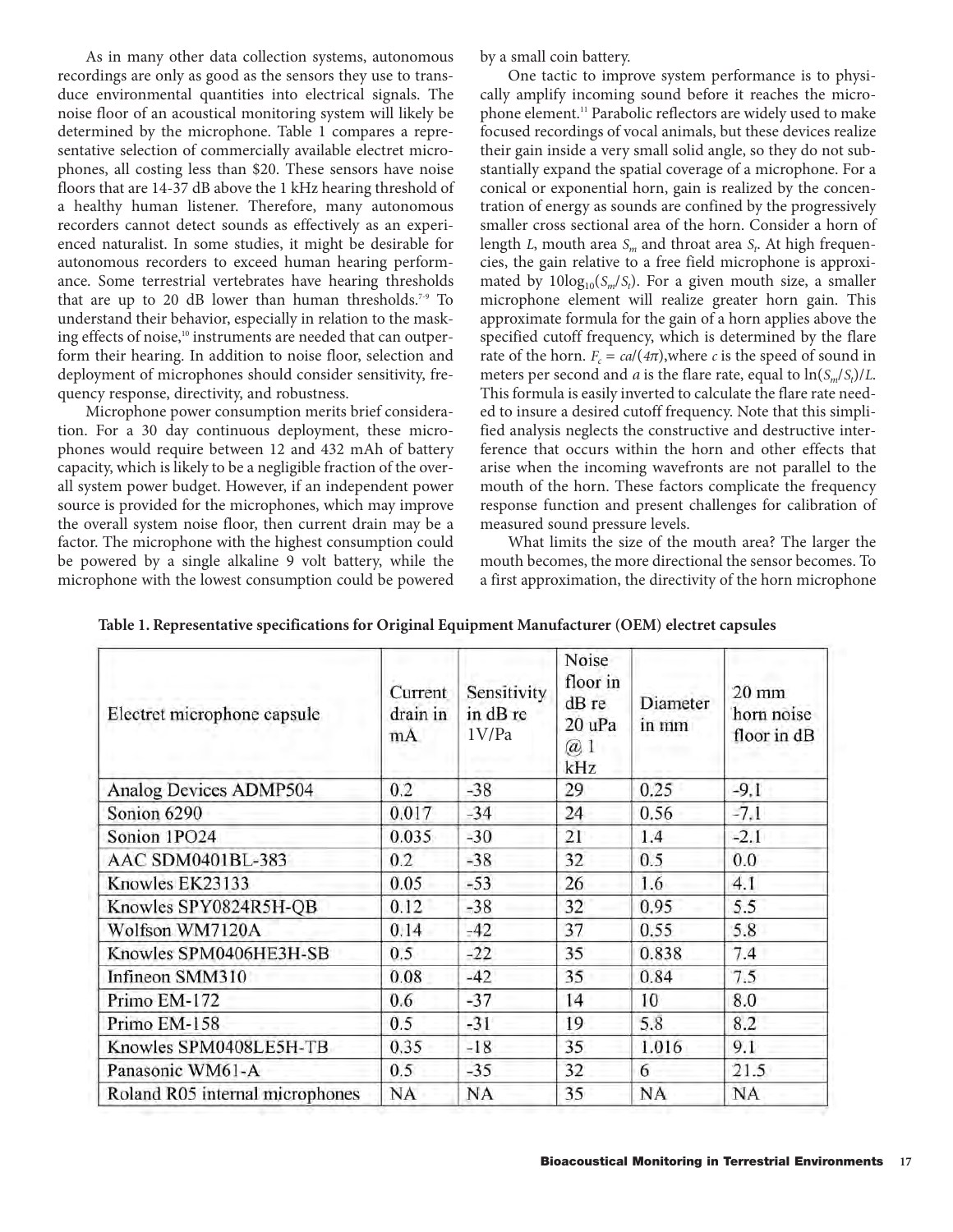system will be similar to a solid disk of the same size mounted in a baffle. For frequencies such that the transducer diameter corresponds to multiple wavelengths, the horn microphone will be highly directional. In Table 1, a 20 mm mouth diameter was assumed, which implies highly directional response at about 16.5 kHz.<sup>12</sup> The performance gain of a horn comes with a cost—nonuniform gain across frequency. In general, horns deemphasize low frequency sounds, with the cutoff frequency for maximum gain being determined by the flare rate of the horn. This low frequency deemphasis can be advantageous for two reasons background sound level spectra are often red,<sup>13</sup> and high frequency sounds experience greater atmospheric absorption. Horns can supply more gain to extend high frequency detection capability while suppressing the ability of low frequency noise to saturate the system.



*Fig. 1. A National Park Service (NPS) acoustical monitoring system deployed in Zion National Park. Through many generations of NPS systems, wind speed logging has been a consistent component, to identify times when pseudonoise generated by airflow around the wind screen would inflate the spectrum measurements.*

Examples of the theoretical on-axis frequency

response for two exponential and conical flared horns are shown in Fig. 1. The dimensions are as for the first example in Table 1 (i.e., a throat diameter of 0.25 mm and mouth diameter of 20 mm) and the length is varied to achieve varying cutoff frequencies. The gain of the conical shaped horn approaches the maximum at a more gradual rate than the exponential. The marked peaks and troughs in the response functions can be minimized by adjusting the dimensions of the horn such that the mouth impedance is matched to the radiation impedance.14 As a result, a smooth frequency response is achieved, e.g. the exponential horn in Fig. 1 with  $f_c = 5.5$  kHz.

### **Recorders**

The increasing capabilities of consumer digital audio recorders (DAR), especially increases in storage capacity and reductions in power consumption, enable continuous audio recordings exceeding one month in duration with packages that are relatively small and inexpensive. These devices utilize integrated circuits for signal conditioning, analog-to-digital conversion, and data storage, reducing the cost and complexity of assembly. Most DARs are designed for the purpose of speech or music recording rather than unattended moni-

toring of natural sounds and biological studies. Accordingly, many DAR features are superfluous– such as equalization or special effects—or detrimental—such as a visual interface that continually draws power. Nonetheless, the core function is to record high fidelity acoustic signals to memory and most DARs can be repurposed for unattended recording in harsh environments by enclosing them in a rugged weatherproof housing, providing a supplemental battery power supply, and shrouding the microphones with a wind fairing and splash protection.

Selecting a DAR involves consideration of several characteristics. In terms of cost and power consumption, the DAR will almost always be the most critical selection. The DAR will rarely be larger and heavier than the power subsystem, but the DAR power consumption largely determines the power requirements. Except for

applications that demand enormous data storage capacity, DARs that use solid state memory will be preferable, due to significant reductions in power consumption and greater tolerance of environmental shocks relative to spinning hard disks. Intrinsic noise levels, dynamic range, bandwidth limits, sensitivity to environmental conditions, and build quality are other features of interest. The suitability of any DAR for acoustic measurements will depend upon the application and the environment. In some situations an extremely inexpensive unit may be the best choice, despite the limitations this imposes on the accuracy of the measurements.

The capabilities of consumer audio recorders to record accurate time histories of acoustic signals have been documented.15 Compressed audio (MP3) can be calibrated and used to calculate sound level metrics from audio data.<sup>16</sup> There are many consumer recorders to choose among, and capabilities are evolving rapidly as technology progresses. Table 2 displays specifications for a representative set of DARs including power draw, storage capacity given memory type, and equivalent input noise (EIN).

Power consumption is fairly straightforward to compare. The Centon would require less than 15 Amp-hours of battery to run for 30 days; it could run for a month on a single D size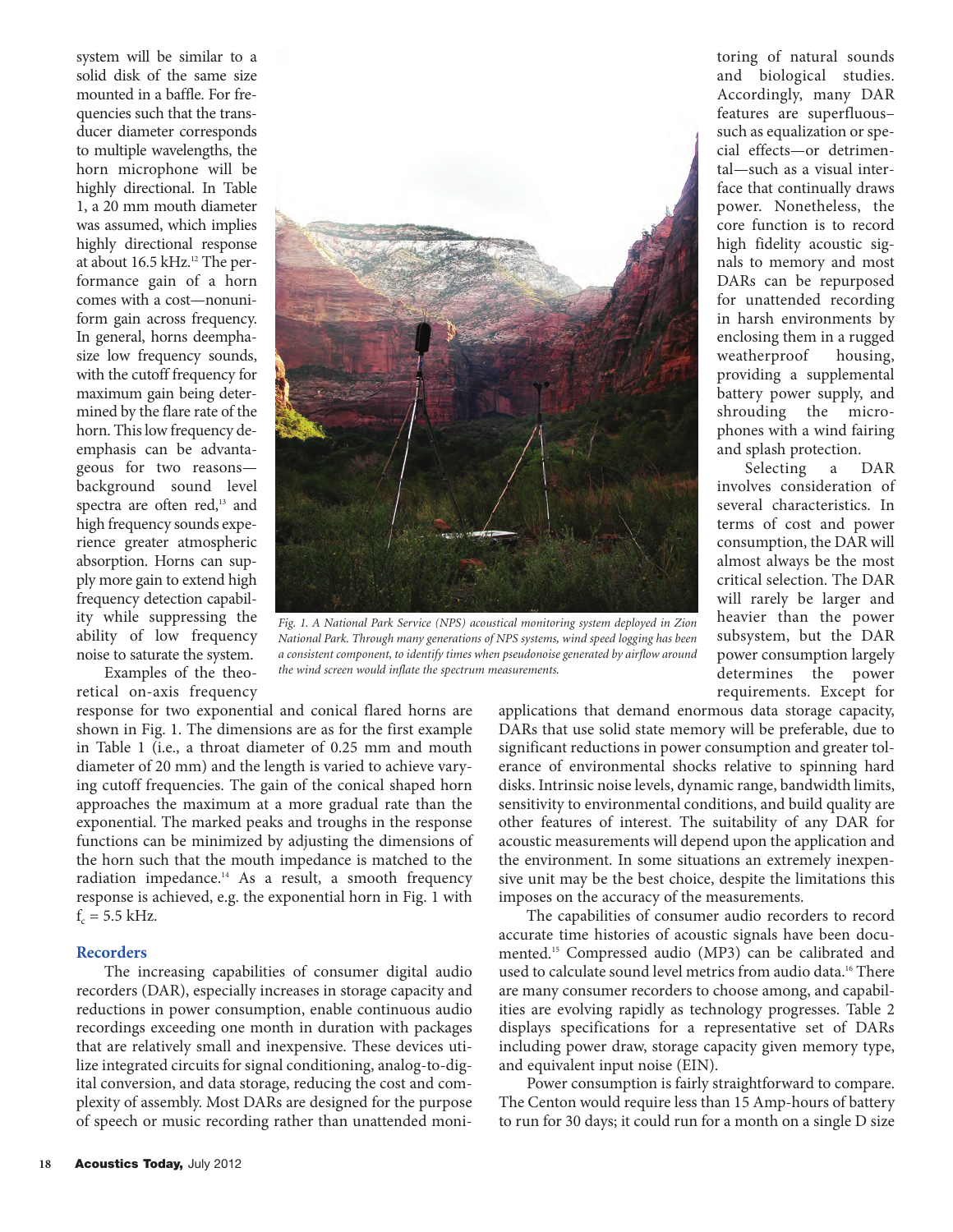alkaline battery. The Roland R-26 requires nearly 190 Amphours, and might be powered by an array of 128 Watt-hour rechargeable prismatic LiFePO4 batteries, each weighing 1.4 kg. The Centon delivers compromised recordings designed for human speech, while the R-26 delivers up to 6 channels of high definition audio.

The maximum recording time of a recorder is a function of storage capacity and recording bit rate. Many of these units use high capacity secure digital (SDHC) memory cards to store audio data. SDHC cards have a current maximum capacity of 32 GB in a package that is 32 mm  $\times$  24 mm  $\times$  2.1 mm. The SCXC standard, which shares the same physical dimensions, has a maximum capacity of 2 TB, and 128 GB cards are currently available. Two channels of CD quality audio (44.1 kHz sample rate, 16 bit data) will fill up a 32 GB card in about 50 hours. Compressed audio storage significantly extends recording time, and also reduces power consumption because of reduced energy consumption for writing to memory. In a 128 kbps MP3 format, that 32 GB card will last almost 23 days.

Digital audio recorders are often equipped with microphones and one example is included in Table 1. In cases where external microphones are preferred, the preamplifier and recording sections can be utilized separately. Microphone preamplifier noise levels are often so low they are difficult to measure accurately. EIN is an equivalent input noise estimate given the output impedance of a typical microphone, usually 150 ohms. A comparison between the recorder EIN and microphone self noise reveals that the recorder noise is often insignificant and the microphone will be the limiting factor.

There is a loss of information and addition of artifacts when audio compression reduces the storage requirements of a signal, though the psychoacoustic perception algorithm underlying MP3 encoding seeks to minimize the salience of these defects. Acoustic sources and animal calls are still readily recognized by active listeners and automatic detection and classification software should be effective with compressed audio of this quality. A recent study has shown that the energy of the signal is preserved through the audio compression in a one-third octave band sense.<sup>16</sup> This allows for calibrated sound pressure levels to be calculated, although the accuracy of these measurements will be less than the reference instrument used to develop the calibration.

## **Software for automated detection, characterization, and classification**

The information presented above can help inform development of acoustical monitoring systems with high performance/price ratios, but efficient data collection is moot without

| Recorder                        | Power                           | <b>Storage</b><br>Capacity<br>Gb | <b>Minimum</b><br>Sample/<br><b>Data Rate</b> | <b>Schedule</b> | Max<br>days | Watt-<br>hours<br>for $30$<br>days | <b>EIN (150</b><br>ohms) |
|---------------------------------|---------------------------------|----------------------------------|-----------------------------------------------|-----------------|-------------|------------------------------------|--------------------------|
| Centon<br>moVex and<br>similar  | 20 ma<br>@1.5v                  | $\bar{8}$                        | 4400/6.4<br>kbps ACT                          | No              | 116         | 22                                 | <b>NA</b>                |
| Olympus<br>DM-420               | 30 <sub>ma</sub><br>$(a)$ 3 $v$ | 32                               | 8 kbps<br>mono.<br><b>WMA</b>                 | Yes             | 370         | 65                                 | -114 dBu                 |
| Olympus<br>$LS-7$               | 35 ma<br>$(a)$ 3 v              | 32                               | 8 kbps<br>mono<br><b>WMA</b>                  | Yes             | 370         | 76                                 | $-115$ dBu               |
| Roland R-05                     | 60 ma<br>$(a)$ 3 $v$            | 32                               | 128 kbps<br>MP3                               | No              | 23          | 130                                | -120 dBu                 |
| Roland R-26                     | 260 ma<br>$\omega$ 6y           | 32                               | 128 kbps<br>MP <sub>3</sub>                   | No              | 23          | 1123                               | $-122$ dBu               |
| Wildlife<br>Acoustics<br>$SM2+$ | 85 ma<br>@ 6v                   | 128                              | 4000                                          | Yes             | 370         | 367                                | NA                       |

**Table 2. Specifications of a representative sample of digital audio recorders (DAR)**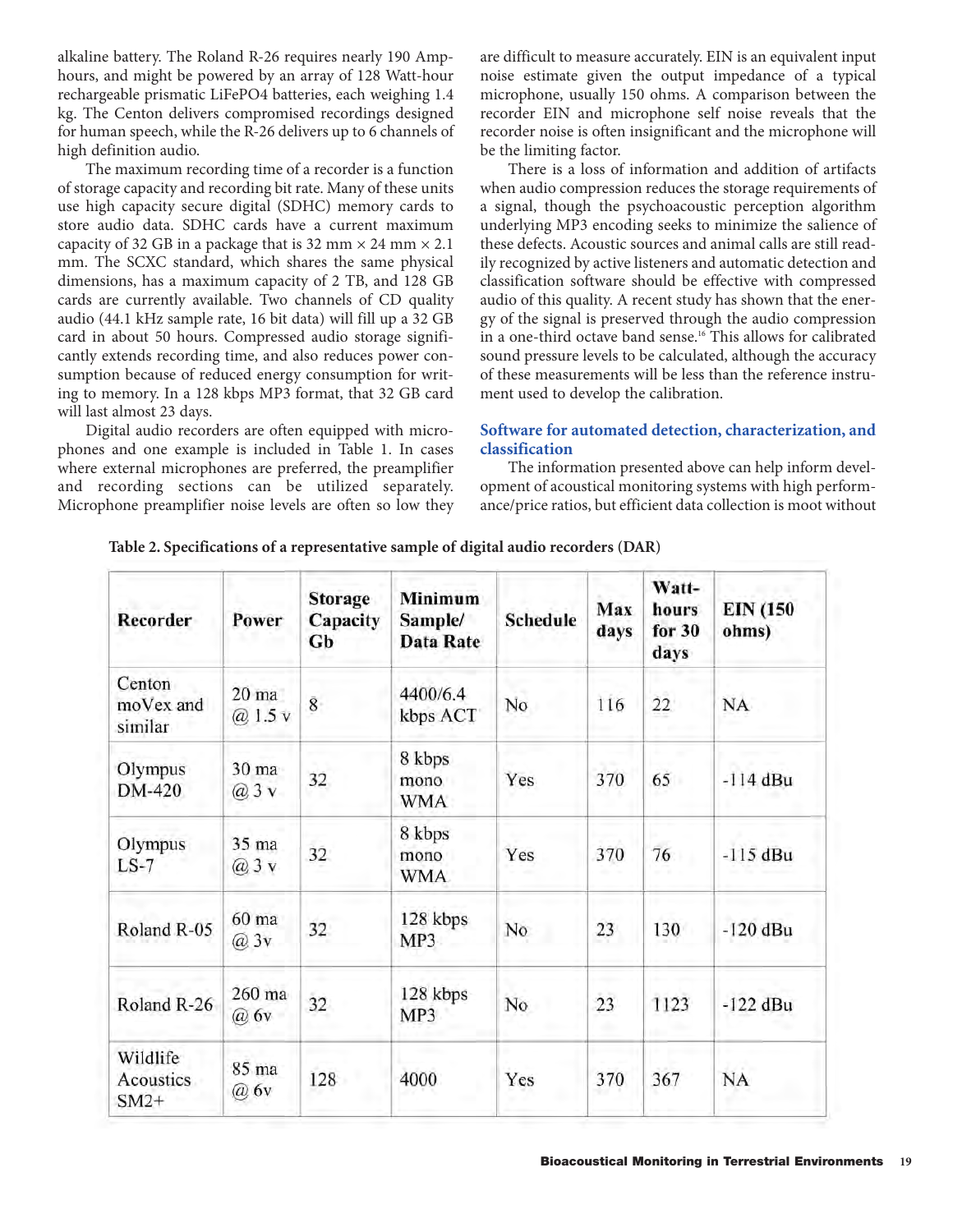

*Fig. 2. Theoretical on-axis gain of conical and exponential horns relative to a freefield microphone. Two lengths are represented: 88 mm for*  $f_c$  *= 2777 Hz, and 44 mm for*  $f_c$  = 5554 Hz.

an effective plan for processing the data. In the authors' experience, many projects have encountered significant bottlenecks in this phase. There are many potential software tools to automate processing, but the difficulty seems to lie in selecting the appropriate tool, and gaining sufficient experience with its use to maximize its performance.

Automated bioacoustical monitoring can be envisioned as a three step process: detecting and delimiting events of interest, characterizing the structure of the event, and classifying the event to a species or other class of signals. In some processing schemes, a highly selective detector serves all three processes. Examples are matched filtering<sup>17</sup> and spectrogram correlation.<sup>18</sup> Matched filtering is an optimal detector when the signal is known exactly, a situation that will rarely obtain for biological sources. In fact, it is not an exaggeration to suggest that no animal sound is ever replicated exactly. The limited time-frequency resolution of spectrograms helps diminish small differences among acoustical signals, so spectrogram correlation is not as narrowly selective as waveform matched filtering. Nonetheless, the authors' experience has shown that successful use of spectrogram correlation for some classes of sounds may require tens of templates to achieve adequate coverage. Less selective detectors<sup>19</sup> defer the decisions about classification, and offer researchers opportunities to study a wide range of signals that share some structural similarity with the signals of interest. This flexibility comes at a cost—the detection software may need to manage millions of detections, and subsequent analysis will chal-

**Table 3. Web links to software for bioacoustical data processing**

| software                         | Website                                                     |  |  |  |
|----------------------------------|-------------------------------------------------------------|--|--|--|
| Freely available software        |                                                             |  |  |  |
| Ishmael                          | http://www.bioacoustics.us/ishmael.html                     |  |  |  |
| Pamguard                         | http://www.pamguard.org/                                    |  |  |  |
| <b>XBAT</b>                      | http://code.google.com/p/xbat-devel/                        |  |  |  |
| Sound Analysis Pro               | http://soundanalysispro.com/                                |  |  |  |
| PRAAT                            | http://www.fon.hum.uva.nl/praat/                            |  |  |  |
| <b>TRITON</b>                    | http://cetus.ucsd.edu/technologies_Software.html            |  |  |  |
| <b>Commercial products</b>       |                                                             |  |  |  |
| Raven                            | http://www.birds.cornell.edu/brp/raven/RavenOverview.html   |  |  |  |
| SoundID                          | http://www.soundid.net/                                     |  |  |  |
| SongScope                        | http://www.wildlifeacoustics.com/products/analysis-software |  |  |  |
| SonoBat                          | http://www.sonobat.com/                                     |  |  |  |
| <b>Avisoft SASIab Pro</b>        | http://www.avisoft.com/soundanalysis.htm                    |  |  |  |
| <b>Signal Event</b>              | http://www.engdes.com/sigwin/products/products.html         |  |  |  |
| Machine learning and data mining |                                                             |  |  |  |
| R                                | http://cran.r-project.org/                                  |  |  |  |
| RapidMiner                       | http://rapid-i.com/                                         |  |  |  |
| Weka                             | http://www.cs.waikato.ac.nz/ml/weka/                        |  |  |  |
| mlpy                             | http://mlpy.sourceforge.net/                                |  |  |  |
| scikit-learn                     | http://scikit-learn.org/stable/                             |  |  |  |
| <b>Apache Mahout</b>             | http://mahout.apache.org/                                   |  |  |  |
| orange                           | http://orange.biolab.si/                                    |  |  |  |
| Shogun                           | http://www.shogun-toolbox.org/                              |  |  |  |
| ELKI                             | http://elki.dbs.ifi.lmu.de/                                 |  |  |  |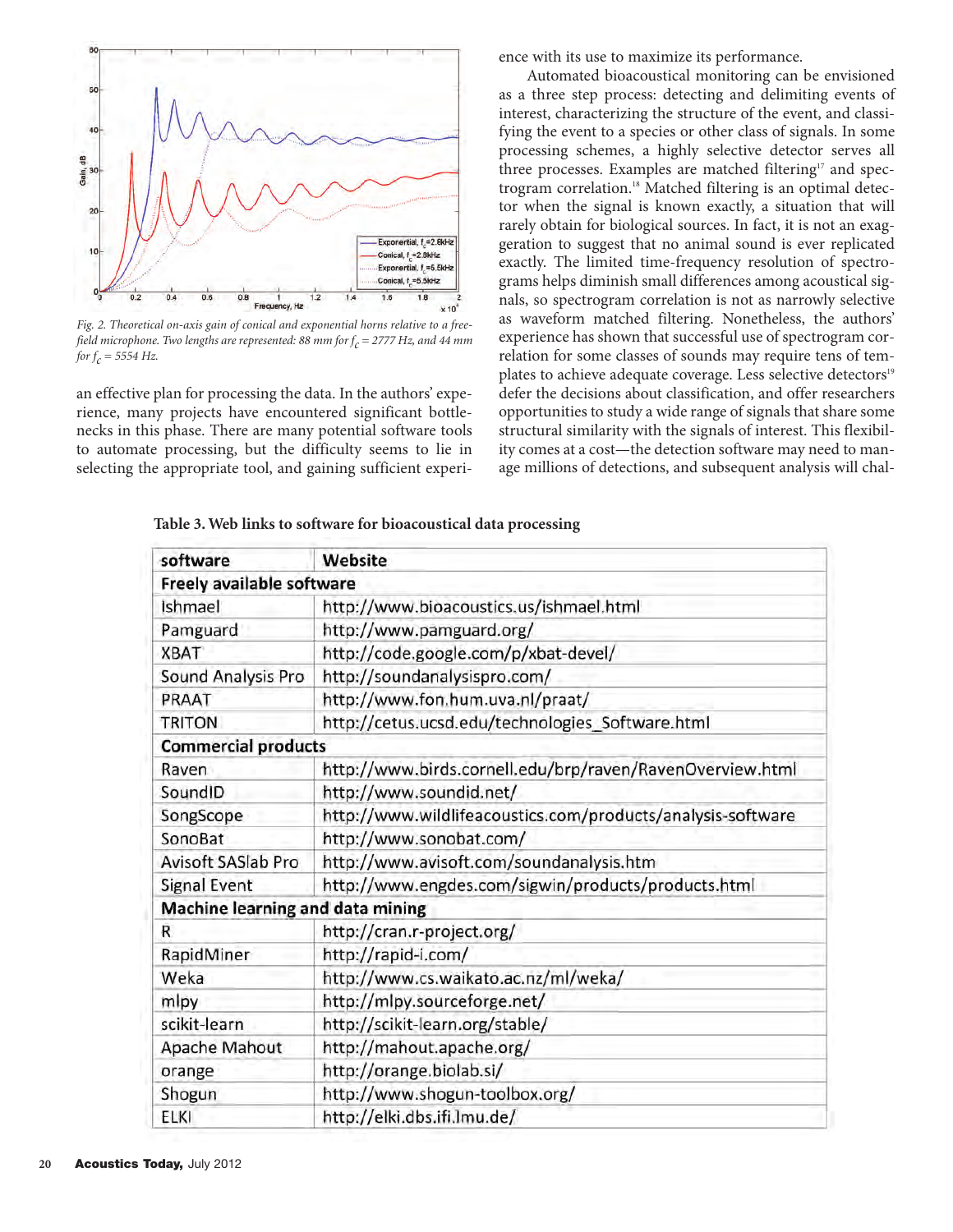

*Fig. 3. National Park Service (NPS) landscape scale soundscape survey in Rocky Mountain National Park. This system utilized a digital audio recorder (Zoom H2) and relied upon its internal microphones. The electronics were protected underneath an enclosure that served as both a wind fairing and weather protection.* 



*Fig. 4. The recording system utilized by Joe Medley (U. C. Davis) to monitor great grey owls in the Sierra Nevada mountains of California. Two preamplified electret microphones (SuperCircuits PA3) were inserted into the throats of laboratory funnels, which served as conical horns. The rectangular case contained rechargeable NiMH D cells and a Cowon iAudio 7 solid state recorder.*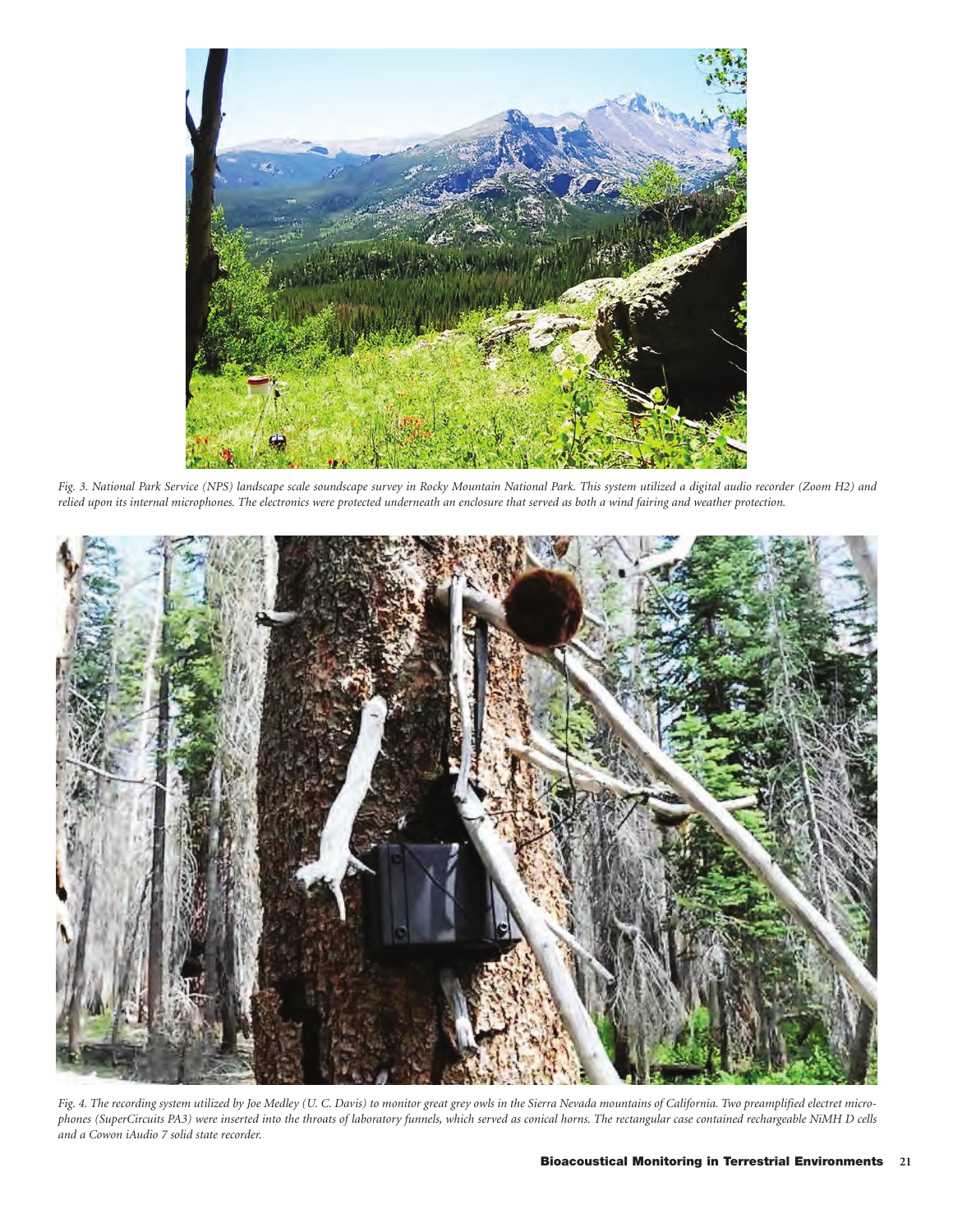lenge algorithms and visualization schemes.

An online guide to bioacoustical software can be found at: http://zeeman.ehc.edu/envs/Hopp/sound.html. Table 3 provides links to several software packages that are designed to expedite processing of large bioacoustical data sets. This includes references to software that supports machine learning models, which offer a diverse array of tools for classifying sounds.

## **Examples illustrating potential scale**

The authors have been involved in several large scale projects to monitor natural sounds. The National Park Service Natural Sounds and Night Skies Division has monitored acoustic resource conditions at hundreds of sites in park units across the United States. These data include 1/3rd octave, 1-second equivalent continuous noise level  $(L_{eq})$ measurements to characterize ambient sound levels, and audio recordings to help identify common sounds and document their prevalence. In recent systems, a Roland R-05 has been used to obtain continuous audio recordings. Figure 1 illustrates a recent deployment in Zion National Park. An area of ongoing research is developing models that help generalize these point measurements of acoustical conditions into park and regional maps that illustrate the distribution of spatially varying acoustical conditions.

Many other acoustical monitoring projects will seek to automatically identify particular sounds of interest. Table 4 illustrates the size and eventual classification accuracy that was obtained in the course of those analyses. Three of the projects used Raven, a commercial product one of the authors helped initiate by securing a National Science Foundation grant to fund its development. The fourth utilized XBAT, a Matlab library one of the authors helped fund to pursue the project listed in the table. Raven was a logical choice for the first three projects because of its flexible tools for displaying large volumes of acoustical data and its extensive user manual—a real benefit for collaborators who are analyzing large quantities of recordings for the first time. XBAT was used for the fourth project because more selective detection was required to distinguish the sounds of the species of interest. The authors' familiarity with these programs was an overriding consideration; other packages could have been equally effective. Raven and XBAT were used to detect and extract standardized measurements from the sounds, and Random Forest<sup>20</sup> classifiers were trained to discriminate between true and false detections.

The screech owl study<sup>21</sup> sought to detect a wide range of sounds originating in the nest boxes, produced by adults, nestlings, and embryos. The proximity of the microphone provided favorable signal-to-noise ratios for most classes of signals, but the diversity of sounds called for generalized detection based on frequency bandlimited acoustic energy. Kozlowski reviewed and identified tens of thousands of sounds to provide the data set that trained the classifier. The blackcapped vireo study<sup>22</sup> utilized more than 80 spectrogram templates to detect 5 types of notes. Several other bird species at the study site produced sounds that closely resembled each of these note types, so it was difficult to achieve a manageable false alarm rate. Spectrogram selection involved an iterative process of identifying missed detections, and selecting templates to capture those signals, and eliminating templates that became redundant. The last two projects document the success of collaborators who pursued their analyses with limited guid-

| Project                                                 | Investigator                                           | <b>Software</b> | <b>Scale</b>                                                       | <b>Classification</b><br>accuracy |  |
|---------------------------------------------------------|--------------------------------------------------------|-----------------|--------------------------------------------------------------------|-----------------------------------|--|
| Screech Owl<br><b>Nest Sounds</b>                       | Corinne<br>Kozlowski,<br>Cornell<br>University         | Raven           | 1.7 million<br>sounds                                              | 0.93                              |  |
| Fort Hood<br>Black-capped<br>Vireo                      | Kurt Fristrup,<br>Anne Warde,<br>Cornell<br>University | <b>XBAT</b>     | Over 5<br>million<br>sounds                                        | 0.98                              |  |
| Off-highway<br>vehicles in<br>Sierra National<br>Forest | Sarah Reed,<br>Colorado State<br>University            | Raven           | 36 sites, many<br>days per site                                    | 0.97                              |  |
| California Great<br>Grey Owl                            | Joe Medley, U.<br>C. Davis                             | Raven           | more than 50<br>sites; 50,000<br><b>GGOW</b><br>sounds<br>detected | 0.94                              |  |

**Table 4. Examples of large scale automated acoustic classification**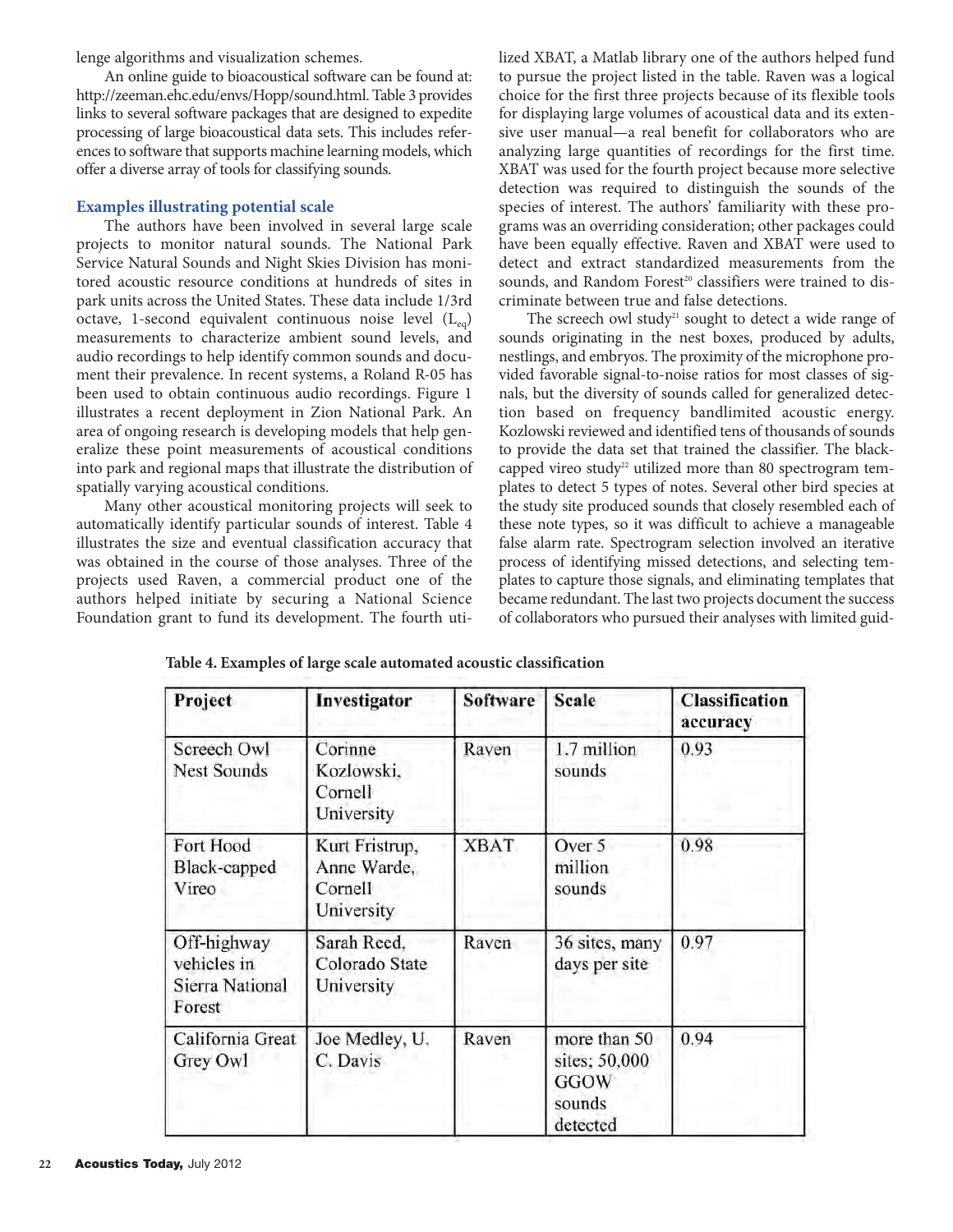ance from one of the authors. They represent relatively favorable scenarios. The great grey owl study had the advantage of a limited number of other sounds that could occur within the frequency bands of interest at night. The vehicle study was able to utilize a generalized template for low resolution spectrogram correlation to detect a wide range of vehicles.

When standardized measurements are used to characterize the structure of sounds, several principles should guide the design and implementation of these measurements. Measurements must be relevant to the classification task, and analysis and presentation will be eased if the values are readily interpreted, if they summarize salient physical or spectrographic features. In order to minimize "the curse of dimensionality"<sup>23</sup> and unintentional weighting of particular characteristics, measurements should be at least partially uncorrelated across the sample. Lastly, measurements should be robust, yielding similar values when there are modest changes in the acoustical background behind the signal of interest. It may be fruitful to consider measurements as extremely lossy data compression, to evaluate the relative merits of alternative sets of measurements in terms of the accuracy of signal reconstruction.

Perhaps the most challenging aspect of automated detection is quantifying the fraction of events that the detection and classification regime failed to capture. The straightforward practice is extensive review of a randomized sample of the raw data, but this will be laborious and inefficient when signals of interest are rare. Another option is to utilize multiple methods in conjunction with an approach analogous to multisensory data fusion<sup>24</sup> or mark-recapture analysis<sup>25</sup> to estimate the fraction of signals that have been missed by all methods.

### **Conclusion**

Autonomous acoustical monitoring is an emerging tool for terrestrial studies of ecology and animal behavior, and compelling results will be forthcoming as systems improve and researchers become familiar with their features and idiosyncrasies. In terms of data collection, there are numerous commercial options for microphones and recorders, orders of magnitude differences in performance, and more than an order of magnitude difference in price. Brent Hetzler of the National Park Service<sup>26</sup> has conducted extensive acoustical

surveys for Mexican spotted owls using \$20 voice recorders that he modified for long-term operation. Digital audio recorders capable of broadband, high fidelity recording generally cost \$200 or more, and specialized acoustical monitoring equipment can cost \$2000 or more.

The right recorder will rarely be the most expensive unit, and it may not be the unit with the highest performance/price ratio. Spreading and absorptive losses combine with refraction in atmospheric sound propagation to present severe limits to the maximum range of detection. Distributed sensing allows for effectively higher signal to noise ratios through an abundance of vantage points, especially when the location of the source of interest is unknown. In addition, acoustical sampling may need to span a wide range of environmental conditions and a single sensor is less robust to component failure. Accordingly, many units that are less capable may yield more useful information than a few units with more impressive performance.<sup>27</sup>

Bioacoustical monitoring can document many parameters of interest—occupancy, temporal activity patterns, spatial patterns of movement, population density, breeding activity, and possibly—when long-term individual recognition is possible—individual survivorship and reproductive output. The extent and nature of the necessary acoustical data, as well as supplemental information, depends upon the parameter of interest and the scope of the study. Useful information will undoubtedly emerge from any study that collects good recordings, but efficiency and effectiveness will be greatly improved by developing an explicit sampling plan that addresses one or more parameters for estimation. Focused monitoring effort will yield more decisive results with less effort than undirected effort.<sup>28</sup> AT

### **References**

- 1 R. Bradley, "Making animal sound recordings," Am. Birds **31**, 279–285 (1977).
- J. Sueur, S. Pavoine, O. Hamerlynck, and S. Duvail, "Rapid acoustic survey for biodiversity appraisal," PLoS One **3**, 1–9 (2008).
- 3 P. Newman and R. Manning, and K. Treviño, "From landscapes to soundscapes: Introduction to the special issue," Park Sci. **26**, 2–5 (2010).
- 4 D. T. Blumstein, D. J. Mennill, P. Clemins, L. Girod, K. Yao, G.